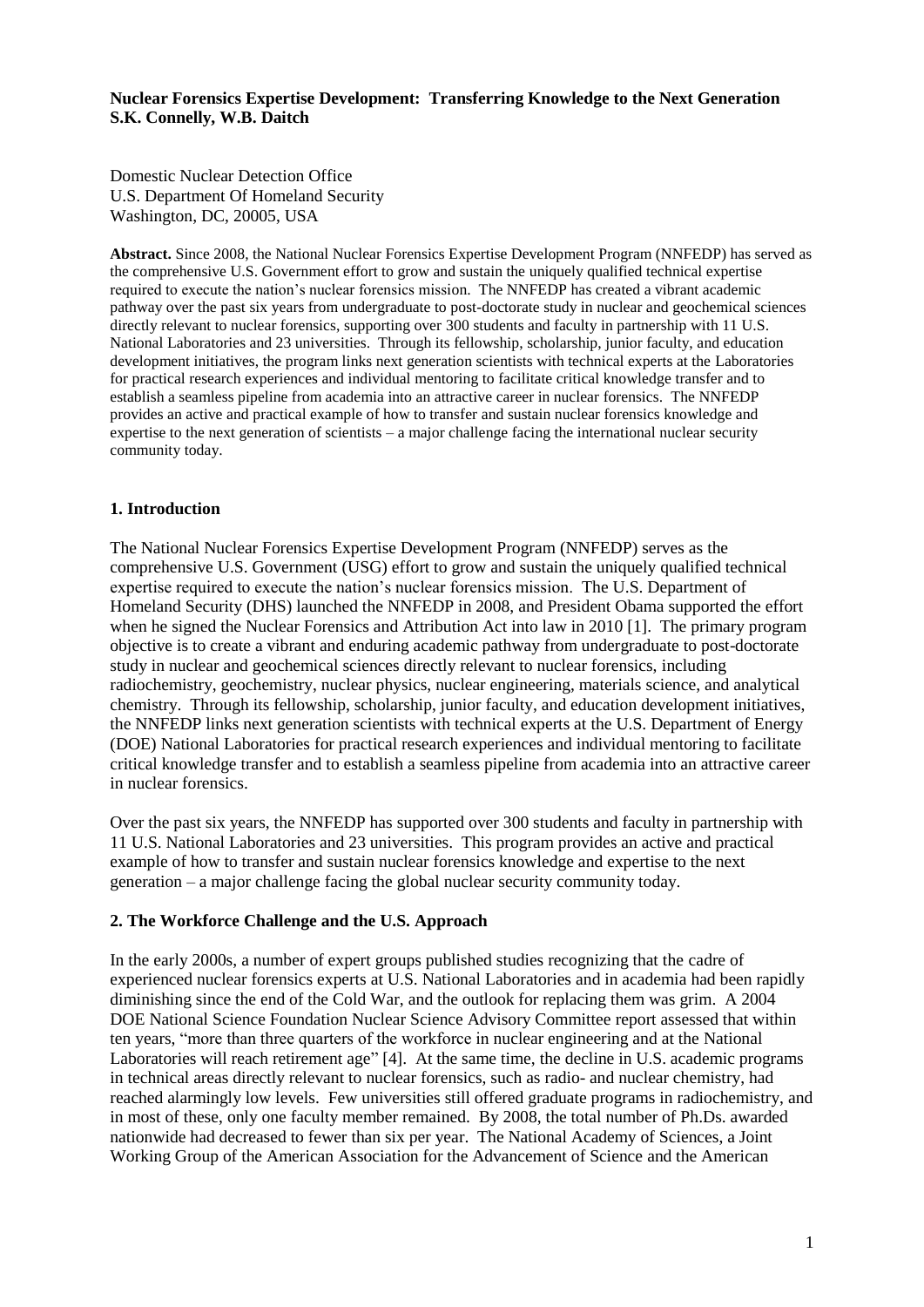Physical Society, and the U.S. Government Accountability Office all highlighted these gaps as a crisis and recommended they be addressed in a swift, targeted manner [2, 3, 5].

In the face of a dire situation both at the National Laboratories and in academia, the USG established the NNFEDP to reverse declining trends and develop the next generation of nuclear forensic scientists in the United States. The NNFEDP promotes an interdisciplinary approach emphasizing collaboration among students, academic departments, universities, and National Laboratories. It is unique compared to broader science and technology federal education programs in its deliberately narrow focus on addressing highly specific, identified technical needs within the nuclear forensics field. All efforts are integrated, aligned, and inextricably linked to USG nuclear forensics priorities, projects, and the cadre of expert nuclear scientists at the National Laboratories. This is accomplished through one-on-one mentoring, practical internships, and focused collaborative applied research.

## **3. Establishing an Academic Pathway to a Nuclear Forensics Career**

Key components of this holistic program aim to create a seamless pipeline from academia into a career in nuclear forensics at the national level [Fig. 1]. NNFEDP initiatives include graduate and undergraduate scholarships, fellowships, internships and mentoring, post-doctoral fellowships, and university and junior faculty awards for studies and research in nuclear forensics-related disciplines.



*FIG. 1. Illustration of the NNFEDP: key components from the undergraduate through the postdoctoral level create a seamless pipeline from academia into a career in nuclear forensics at the national level.* 

## *3.1 Undergraduate Initiatives*

The NNFEDP undergraduate-level programs are designed to introduce undergraduate students to the field of nuclear forensics as a viable career path, increase the number of qualified undergraduates pursuing graduate studies in technical fields related to nuclear forensics, develop enduring relationships between the students and National Laboratories, and foster collaborations between university partners and laboratory staff conducting nuclear forensics research. NNFEDP addresses these objectives through two primary initiatives.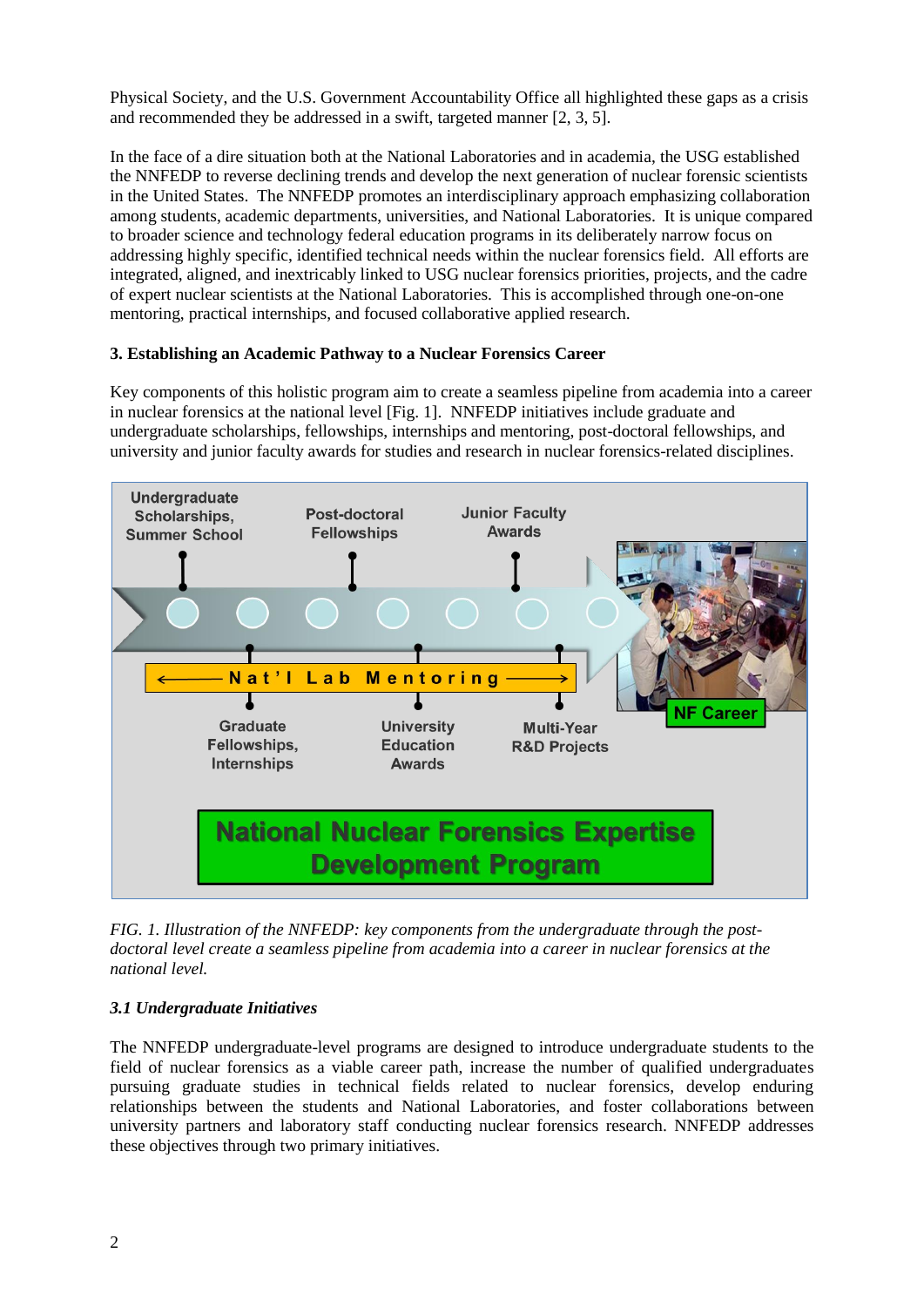### *3.1.1 Nuclear Forensics Undergraduate Scholarship Program*

The Nuclear Forensics Undergraduate Scholarship Program aims to introduce outstanding physics, chemistry, and nuclear engineering undergraduates to nuclear forensics-related research sponsored by the USG at the National Laboratories. Participants gain hands-on experience through a nine-to-12 week summer research practicum under the guidance of a senior laboratory mentor and a university faculty advisor. Following the completion of the practicum, scholars produce a scientific report and deliver oral presentations of their research to the broader nuclear forensics community, including technical and policy experts from academia, the National Laboratories, and the Federal Government, as well as their peers.

## *3.1.2 Nuclear Forensics Undergraduate Summer School*

The Nuclear Forensics Undergraduate Summer School provides a comprehensive, experimental, hands-on training curriculum in topics essential to nuclear forensics as a means of attracting students to pursue graduate studies in related technical fields. Students participate in a four- to six-week program, hosted by a partnership of universities and National Laboratories, that comprises a series of lectures, laboratory experiments, National Laboratory field trips, and practical exercises. The focus of this program is to introduce students to the technical and practical aspects of nuclear forensics, while providing them with a fundamental understanding of the underlying science necessary to comprehend the subject matter. The Summer School recruits undergraduate students from chemistry, physics, geology, and materials science departments at research universities across the nation, with the host school and laboratory field trip rotating each year.

## *3.2 Graduate Initiatives*

The NNFEDP graduate-level programs encourage students to pursue advanced degrees in radiochemistry and other nuclear forensics-related disciplines and encourage universities to invest in these types of academic programs. The main objective at the graduate level is to meet the near-term USG milestone of adding 35 new Ph.D. scientists into the nuclear forensics field by 2018. The NNFEDP implements two primary initiatives in this area.

### *3.1.1 Nuclear Forensics Graduate Fellowship Program*

As a key component of the broader NNFEDP, the Nuclear Forensics Graduate Fellowship Program enables students to gain unique, hands-on experience through laboratory practicums and close interaction with technical and policy experts throughout the nuclear forensics community. The program encourages these students to seek advanced education in technical areas related to nuclear forensics and provides incentives for universities to invest in and further develop radiochemistry and other related academic programs.

Fellowship appointments provide tuition and a 12-month stipend at an approved university, renewable for up to 60 months, for outstanding graduate students pursuing doctoral degrees in nuclear, geochemical, and related scientific disciplines. Universities selected to participate in the program have demonstrated a commitment to building a sustainable academic program in these core disciplines. Fellows must earn their degrees with a consistently high level of academic standing and complete at least two ten-week-minimum practicums at a National Laboratory or federal agency conducting nuclear forensics research. Upon graduation, fellows must serve for two years in a postdoctoral or other staff position at a National Laboratory or federal agency in a nuclear forensicsrelated area. Ultimately, this program gives highly motivated students an exceptional opportunity to apply their knowledge to enhance U.S. national security.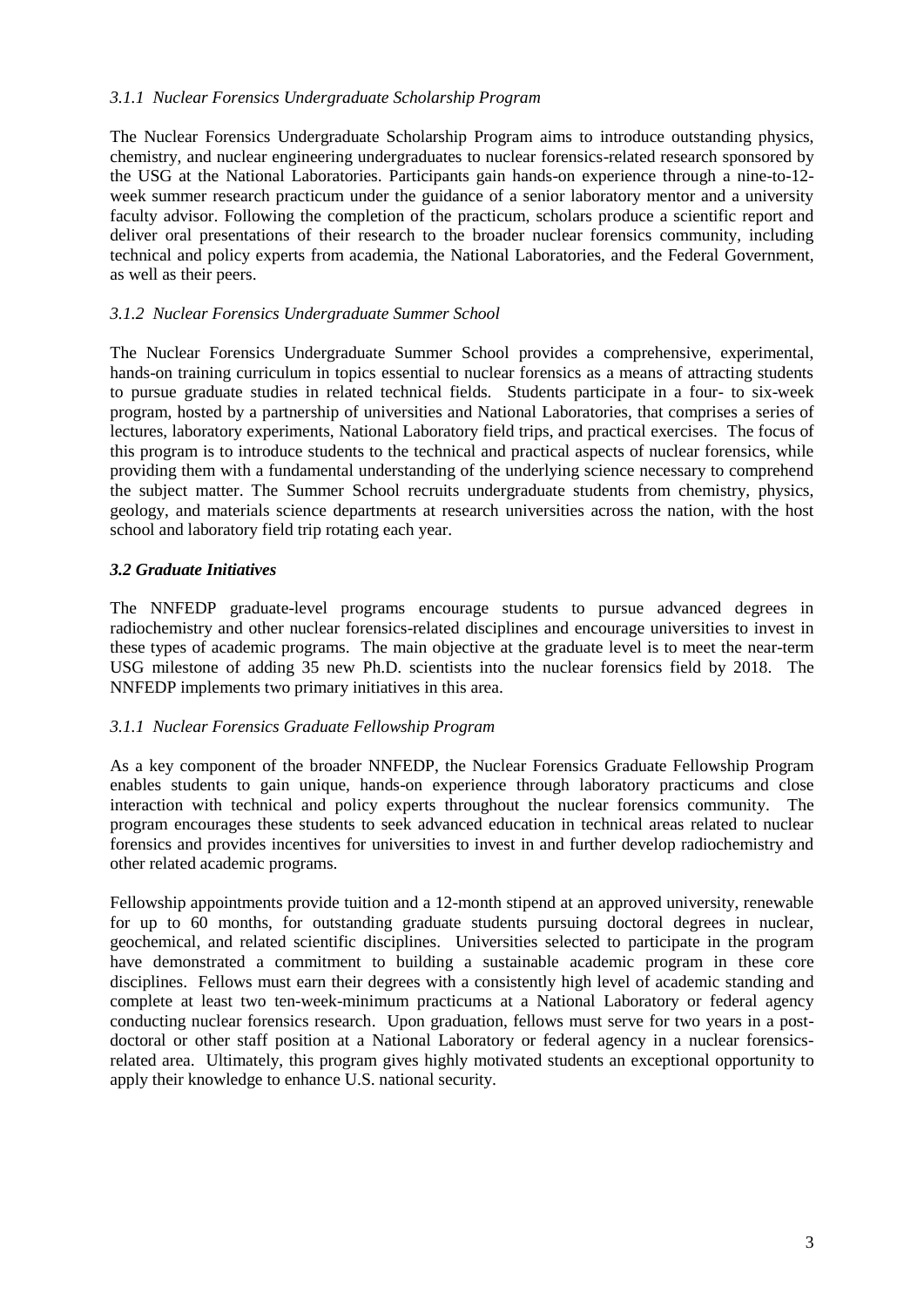### *3.1.2 Glen T. Seaborg Institute Nuclear Science Summer Internship Program*

The USG also sponsors graduate and outstanding undergraduate students as interns at Lawrence Livermore National Laboratory and Los Alamos National Laboratory each summer through the wellestablished Glen T. Seaborg Institute Nuclear Science Summer Internship Program. Most interns are graduate students with expertise in nuclear engineering, radiochemistry, math, physics, and the earth sciences. The Seaborg Institute facilitates student research in a variety of different areas; however, NNFEDP students work on projects directly related to nuclear forensics. Interns also have the opportunity to participate in a seminar series at their respective laboratories to interact with their peers and more senior experts and to learn about important topics in the nuclear sciences.

### *3.3 Post-Graduate Initiatives*

The NNFEDP Post-Doctoral Fellowship Program encourages recent Ph.D. graduates with relevant technical expertise to enter the forensics workforce and provides a career track for nuclear forensics graduate fellows. During these three-year appointments, post-docs work on nuclear forensics research projects at a National Laboratory and have the opportunity to engage with experts across the USG nuclear forensics community. The ultimate goal is to help facilitate the successful transition of these fellows at the end of their appointments to permanent staff positions at the National Laboratories.

### *3.4 University Initiatives*

### *3.4.1 Nuclear Forensics Education Award Program*

The Nuclear Forensics Education Award Program is designed to encourage universities to develop interdisciplinary programs in partnership with the National Laboratories. This program provides costshared grants, renewable for up to three years, to colleges and universities to support educational programs in analytical, geological, and radiochemistry, nuclear physics and engineering, and materials science. To ensure university commitment, an annual cost-share agreement of 50 percent matching funds is required from the institution receiving an award. Universities may use the award to develop nuclear forensics curriculum and research programs that complement ongoing research at the national laboratories, construct on-campus laboratory facilities for forensics-related work, enhance faculty member qualifications or hire new faculty, sponsor students, and/or make other improvements that align with USG mission priorities.

### *3.4.2 Nuclear Forensics Junior Faculty Award Program*

The objective of the Nuclear Forensics Junior Faculty Award Program is to provide universities with an incentive to recruit, promote, and retain highly qualified personnel to teach within nuclear forensics-related degree programs and to contribute to associated research at universities. These awards are renewable for up to three years and can be used to support faculty salaries, facilitate research projects, purchase equipment, and provide travel to National Laboratories for technical collaboration. The award recipient must be in a tenure-track position and meet the definition of a "junior faculty member" (someone with less than six years of experience at the time of application). Partial matching funds from the university are encouraged and demonstrated collaboration with a National Laboratory is a key component of this program.

### *3.4.3 Nuclear Forensics Minority Serving Institution Collaboration Award Program*

The Nuclear Forensics Minority Serving Institution Collaboration Award Program serves to strengthen the engineering and science programs at Minority Serving Institutions located throughout the United States and to enhance the partnerships between these institutions and other U.S. universities with established academic programs in scientific disciplines relevant to nuclear forensics. These three-year awards can be used to support faculty salaries, student scholarships and fellowships, travel, laboratory and equipment improvements, coursework, and other collaborative academic activities with university and national laboratory partners. The overarching goal of this program is to help meet USG needs for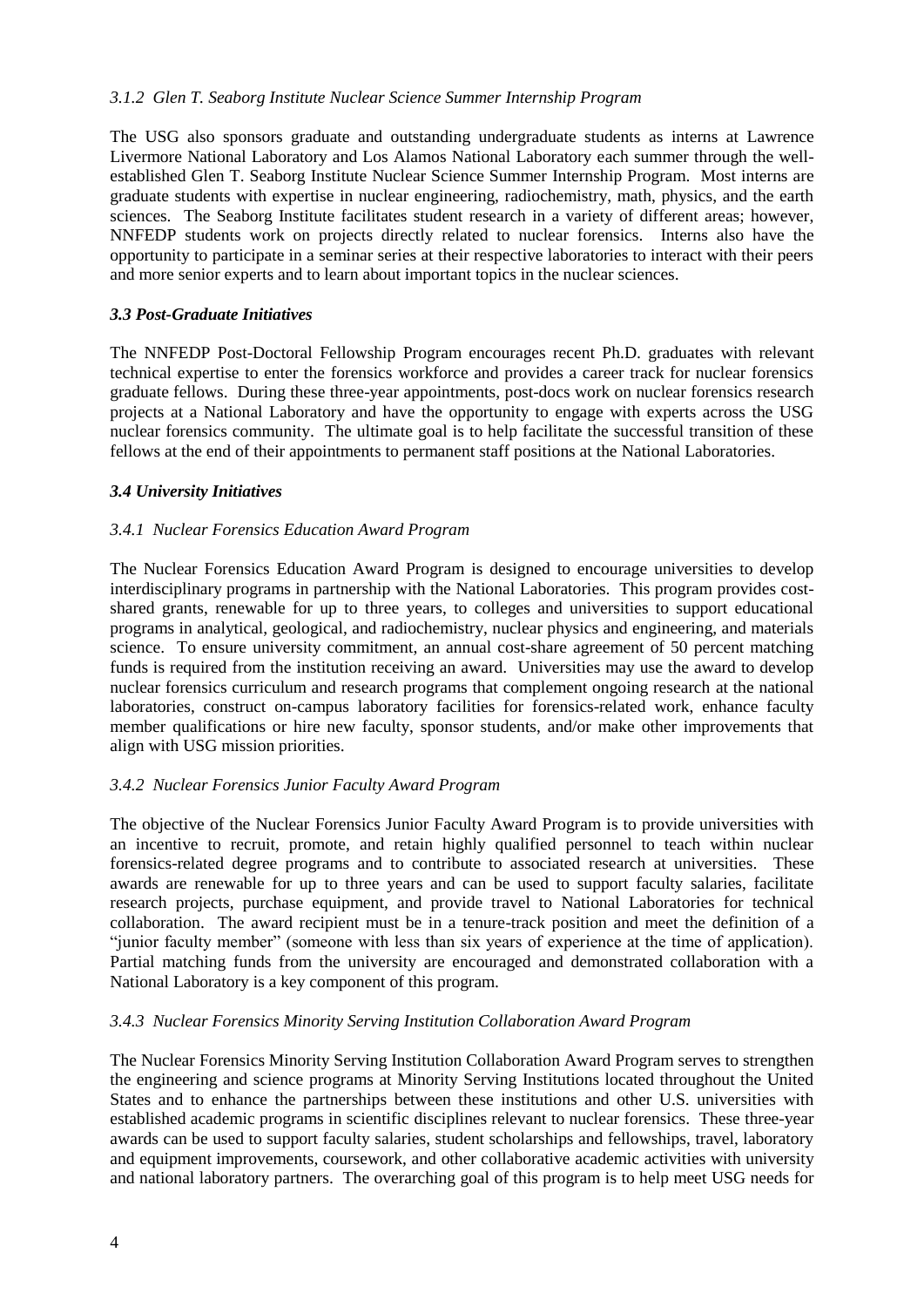a diverse and highly trained workforce in priority technical areas for nuclear forensics research and development.

# *3.5 Mentoring*

The Graduate and Undergraduate Mentoring Assistance Programs enable mid-to-senior-level staff scientists at U.S. laboratories to mentor students in collaboration with university professors. These programs provide dedicated funding for one-on-one mentoring, which includes training, assistance with the design, execution, and publishing of research projects, and interaction with the student's faculty advisor and home university. The impact of this support has also extended into the development of special lectures and courses in nuclear forensics-related topics at universities, thus benefiting upper-level undergraduate and graduate students more broadly in addition to individual mentees. Scientist-student mentoring is a multi-year responsibility that helps to build a long-term collaboration among the National Laboratories, universities, and next generation of experts that is critically important to facilitating a seamless pipeline from academia into a nuclear forensics career and transferring expert knowledge to the next generation of scientists.

## **4. Real Progress**

In close collaboration with 11 National Laboratories, the NNFEDP has supported over 300 students and faculty and 23 universities since its inception in 2008. Twenty-one students are currently pursuing their Ph.D.'s through the Nuclear Forensics Graduate Fellowship Program, along with 13 postdoctoral fellows who are at the laboratories conducting research under preeminent nuclear forensics experts. Eighteen graduates of these two programs have already entered the nuclear forensics workforce at U.S. National Laboratories and federal agencies, with four post-doctoral fellows transitioning to permanent positions at the labs in the first half of 2014 alone. Undergraduate initiatives are proving to be an effective tool for recruiting future Ph.D. candidates, with 15 new undergraduate participants each year. NNFEDP education award programs have directly sponsored nuclear forensics-related curriculum development and research partnerships at 13 universities around the country, including support to eight tenure-track junior faculty members. These university initiatives are having a broad impact in increasing the awareness and knowledge base of the next generation, with an increase of more than 50 percent since 2009 in the number of nuclear forensicsrelated courses and the number of students enrolled in those courses at universities with awards.

### **5. Continual Assessment**

The USG continually evaluates the state of the workforce within the National Laboratory system relative to the U.S. nuclear forensics mission requirements in order to appropriately scale and scope the NNFEDP. In addition, DHS chairs a Nuclear Forensics Expertise Development Committee in order to ensure whole-of-government integration and participation in nuclear forensics expertise development activities. The Committee provides a forum to plan, coordinate, and execute joint program initiatives, avoiding duplication, leveraging funding, and ensuring robust national support and unity of effort. Participants include DHS, DOE, and the U.S. Departments of Defense and Justice.

### **6. Summary**

The United States is steadily accomplishing its goal to grow and sustain the uniquely qualified technical expertise required to execute the nation's nuclear forensics mission through the implementation of the NNFEDP. The range of initiatives spanning the undergraduate to the postdoctoral level has created a pathway for students from academia to a career in nuclear forensics. Eighteen new Ph.D. scientists have now transitioned from the expertise pipeline into full-time positions in the USG nuclear forensics workforce, as the NNFEDP steadily progresses toward the near-term milestone of adding 35 new Ph.D. scientists into the field by 2018. More broadly, this program is reinvigorating the nuclear science academic community at universities across the United States – providing the strong foundation in core scientific disciplines that is needed to educate the next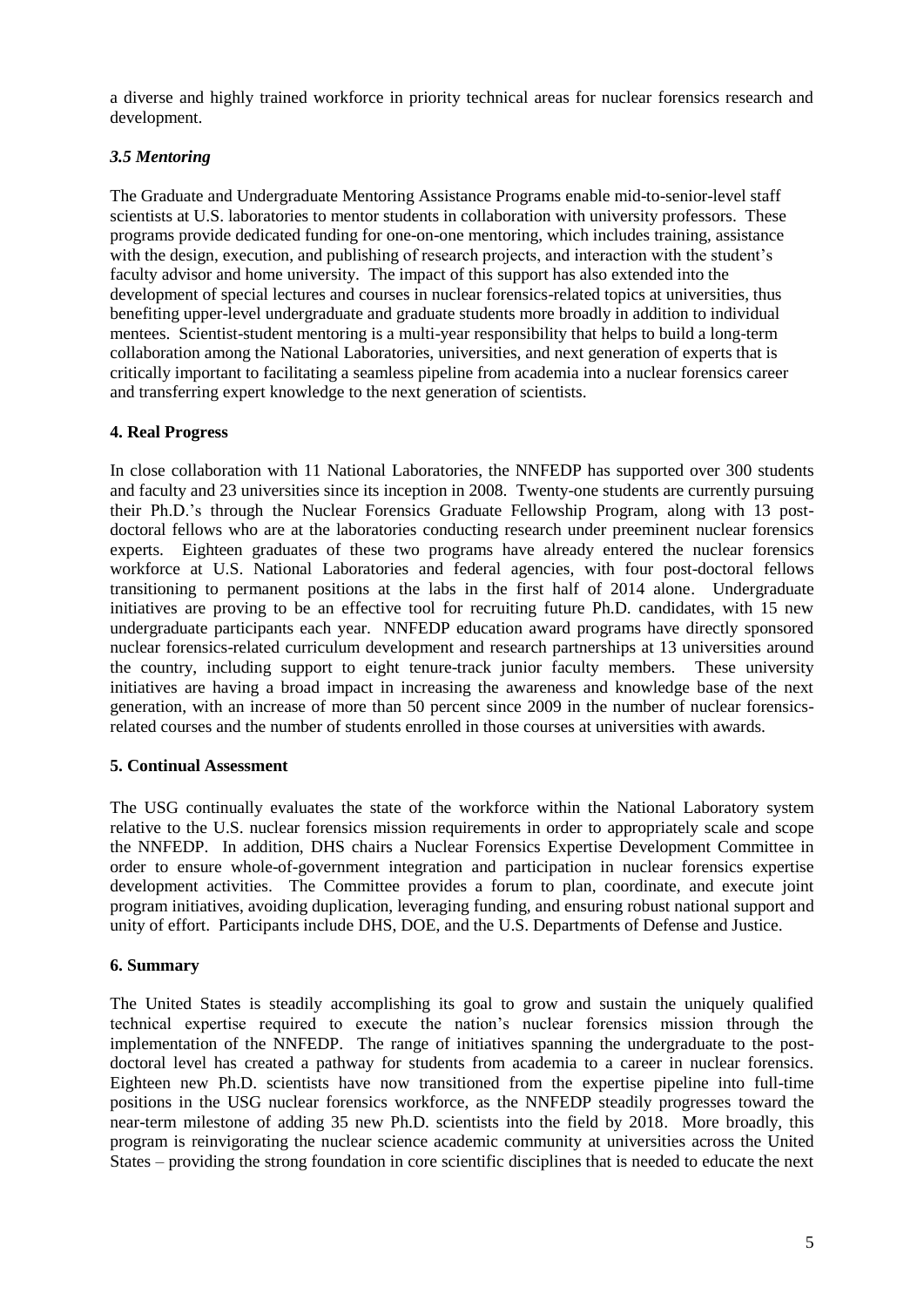generation of nuclear forensics experts and enhancing the overall U.S. capacity for critical technical research. The NNFEDP is a key component in ensuring an enduring and robust nuclear forensics capability that will continue to contribute to both national and international efforts to prevent nuclear terrorism.